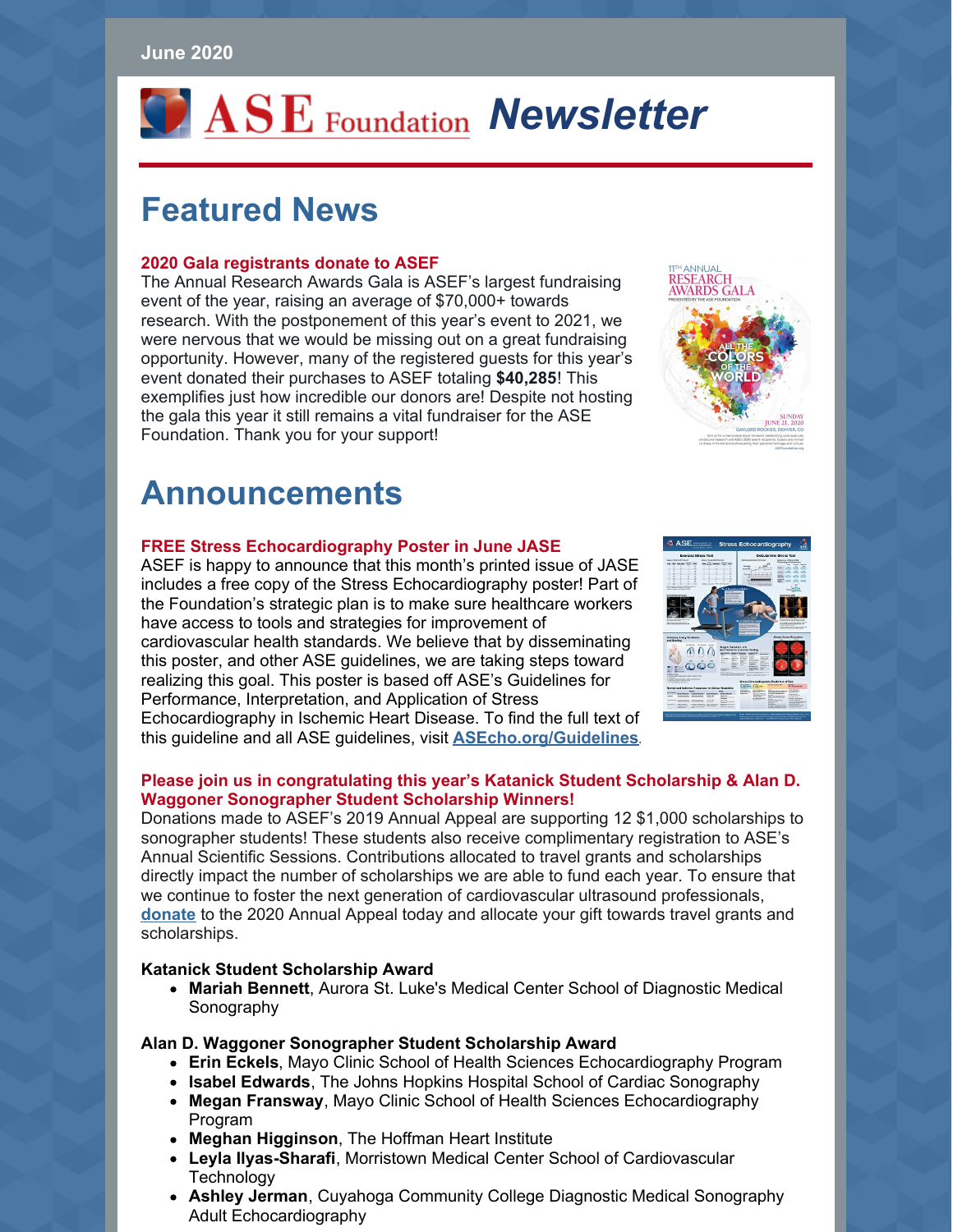- **Higus Mekonen**, UAMS Diagnostic Medical Sonography Program
- **Elizabeth Ragozzino**, Yale New Haven Hospital School of Diagnostic Ultrasound
- **Keirra Stahl**, South Hills School of Business & Technology
- **Kaylee Weaver**, South Hills School of Business & Technology
- **Grace Wong**, Bellevue College

#### **There's still time to...**

#### **Give us your best shot!**

**Images from the Heart photo submissions will be accepted until June 19 .** Full submission details can be found **[here](https://www.asefoundation.org/images-from-the-heart/)**.

#### **Apply for an ASE Council Travel Grant - Deadline is June 30**

Since there is no travel component to this year's meeting, the ASE Council Travel Grants will cover the registration fee for ASE 2020: Virtual Experience. Application criteria can be found **[here](https://www.asefoundation.org/council-travel-grants/)**.

#### **Support the Cardiovascular Challenge**

**New this year**: we're looking for donors to pledge dollars for steps! We want to encourage attendees to get up and get moving during the ASE 2020 Virtual Experience. How can you help? Pledge a donation based on the total number of steps taken by all participants. For example you can say, "I pledge to donate \$100 for 50,000 steps." Foundation staff will keep track of the total steps taken by all participants and share on social media. Once the total hits 50,000, you donate \$100. Interested? Contact **[Foundation@ASEcho.org](mailto:Foundation@asecho.org)** Just so you know, at ASE 2019, the participants walked over 2,000,000 steps!

#### **Special thanks to our Cardiovascular Challenge Sponsors:**







### **Meet the ASE Foundation Board of Directors**